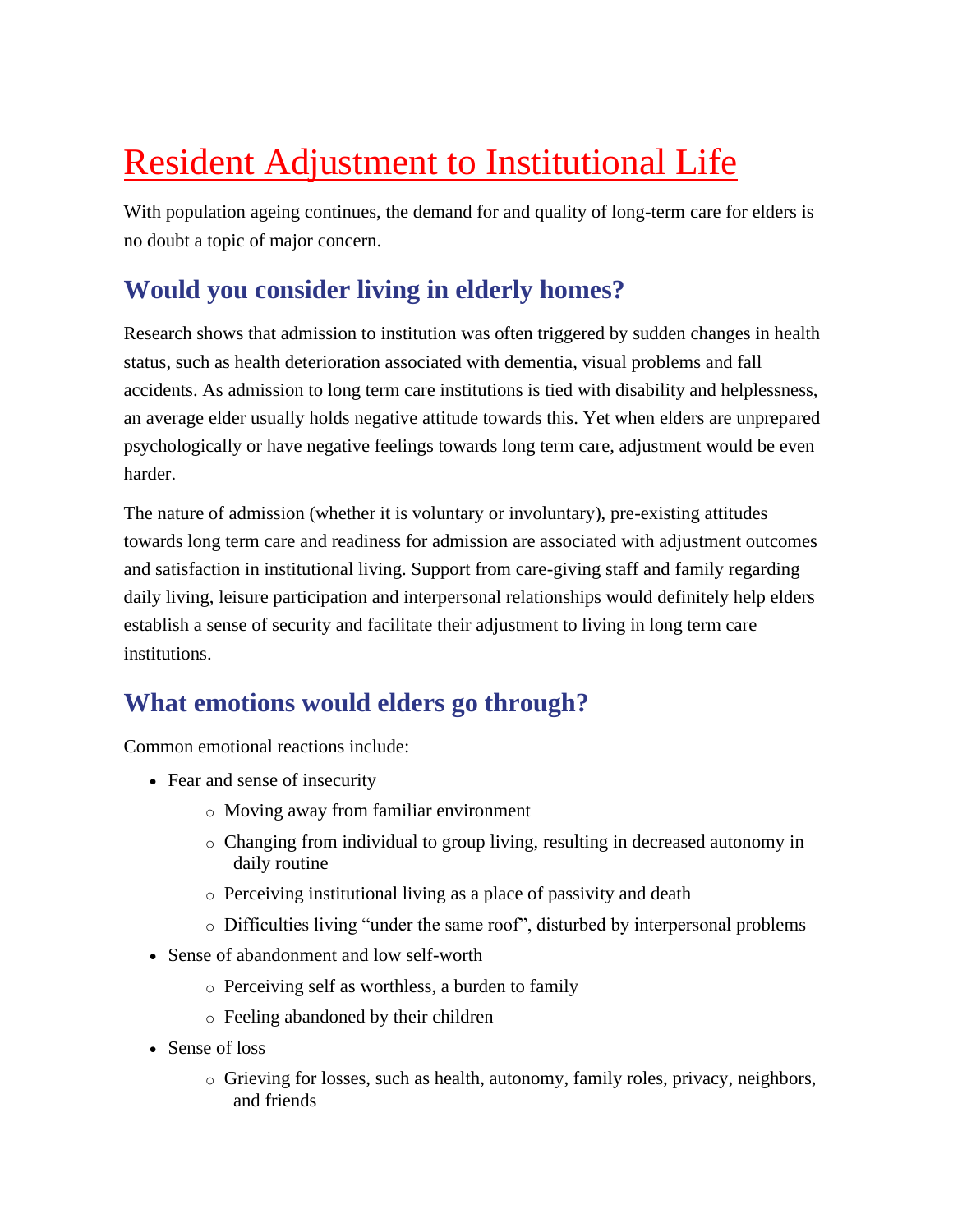Just as kids who are new to kindergarten or primary school may experience negative emotions, elders who are newly admitted to institutions would inevitably feel lost or annoyed to a certain extent. But such transitional stress should by no means devalue residential care for elders.

### **Is residential care beneficial for elders?**

For those with decreased self-care abilities, residential care has its advantages such as having caregivers on duty round the clock. Family members are also relieved from caregiving stress. Elders who used to live alone may also get the chance to connect with peers, thus alleviating their sense of loneliness.

# **How can family members prepare elders before moving into residential care?**

#### **1. Honor shared decision-making and psychological preparation**

Get to know elders' perception of residential care. Respect and involve them in the elderly home selection process to clear any doubt and reduce sense of helplessness. Arrange site visits, and introduce to elders the service, facilities, charges, etc. of the nursing home. If site visits are not feasible, videos or pamphlets can help elders get to know the home environment better.

#### **2. Foster sense of belonging and pay visits to maintain connectedness**

Help elders bring along their personal belongings such as memorable items or their photos, family pictures, cups for use in the care home to maintain familiarity and sense of belonging. Be mindful that elders often long for seeing their children and grandchildren, but at the same time worried if they have become a burden. In fact, family support is the main source of life satisfaction for elders, so family members should pay regular visits to them. To prevent elders from feeling abandoned, try to keep their bed / bedroom at home so that they can have homeleave during festive seasons, and can store personal belongings there.

#### **3. Anticipate emotional distress**

Alow elders to express their feelings and try to understand their struggles. Maintain regular visits. Do not expect them to cheer up very soon nor blame yourself for their negative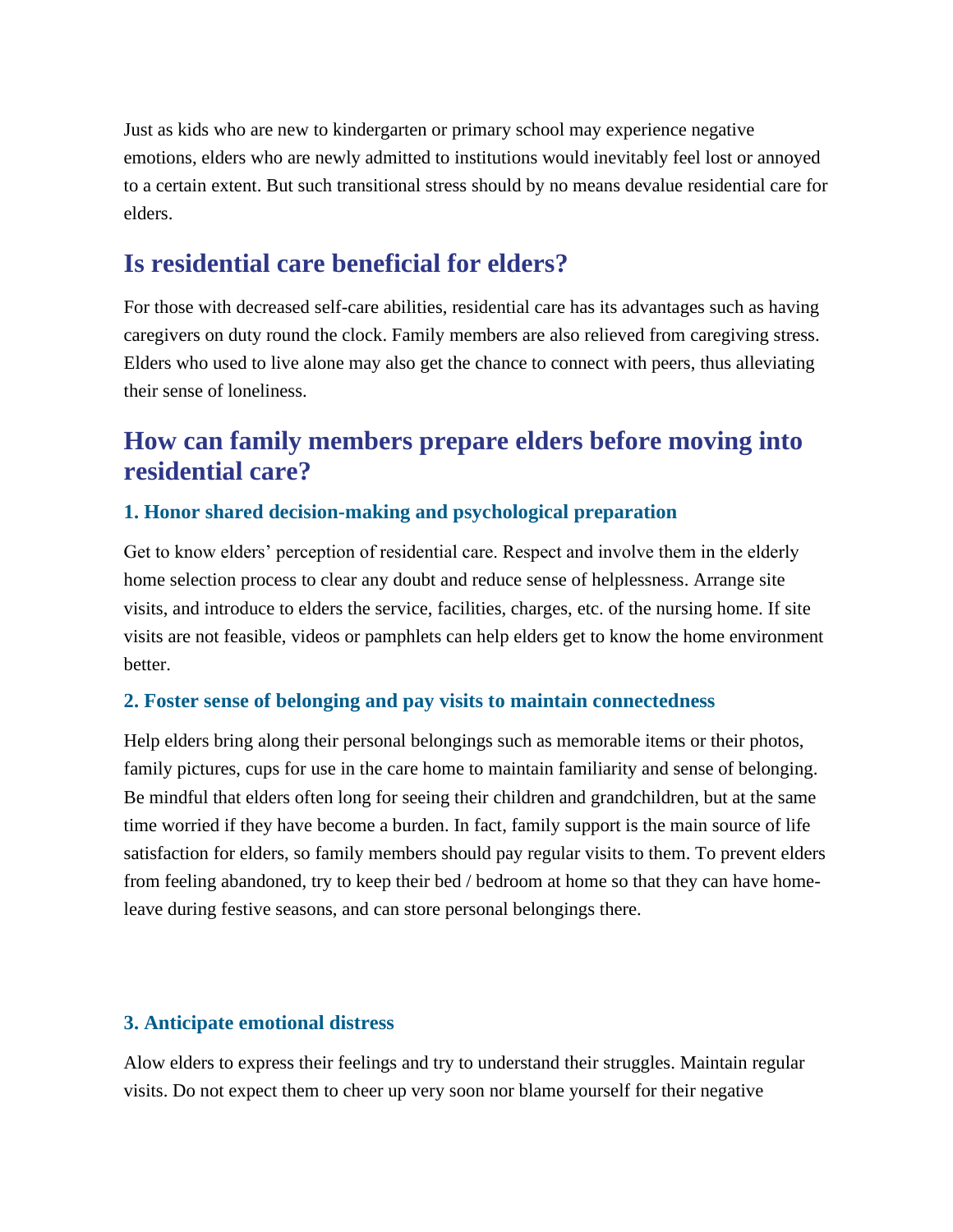feelings. Have some fun and show your care during visits by bringing favorite snacks, sharing news update, styling their hair or trimming their nails.

#### **4. Maintain good communication and be considerate to nursing home staff**

Family members are partners of nursing home staff in elder care. Positive response and encouragement to the staff may nourish the working relationship. Avoid focusing on problems or imperfections of their work as this may spoil the partnership and put elders in a difficult situation.

# **How can nursing home staff help elders' adjust to institutional care?**

#### **1. Maintain good communication**

Designate one or two staff for communication with newcomers to reduce confusion and apprehension. Maintain eye contact, address elders with their preferred name and title to show respect and enhance familiarity. Make sure you notify and prepare the elders before taking them to shower or changing diapers.

#### **2. Help them preserve their competence and get them involved**

Most elders would like to take care of themselves in daily living. If they can walk with aid, avoid using wheelchair. If they can eat by themselves, avoid feeding. Solicit elders' support in tasks like folding clean clothes and setting the table. When elders can contribute their part in daily living, they would have more self-confidence and sense of belonging. Leisure activities can increase motivation, pleasure and can give life a positive touch. Staff may organize more healthy leisure and group activities and encourage elders to participate actively.

#### **3. Enhance the pleasure in dining**

A comfortable dining environment can make people happy and boost appetite. Try to avoid serving meals at bedside. Diversity in food choices is preferable. It is also fun to organize gettogether with choice food and special dishes during festive seasons or birthdays.

#### **4. Protect personal space and privacy**

Privacy is important for dignified care. Separate rooms, lavatory and bathroom with lock are recommended. When resources are limited, partitions or shades can be used to increase privacy. Arrange same-sex staff to take care of cleaning and bathing needs of elders as far as possible.